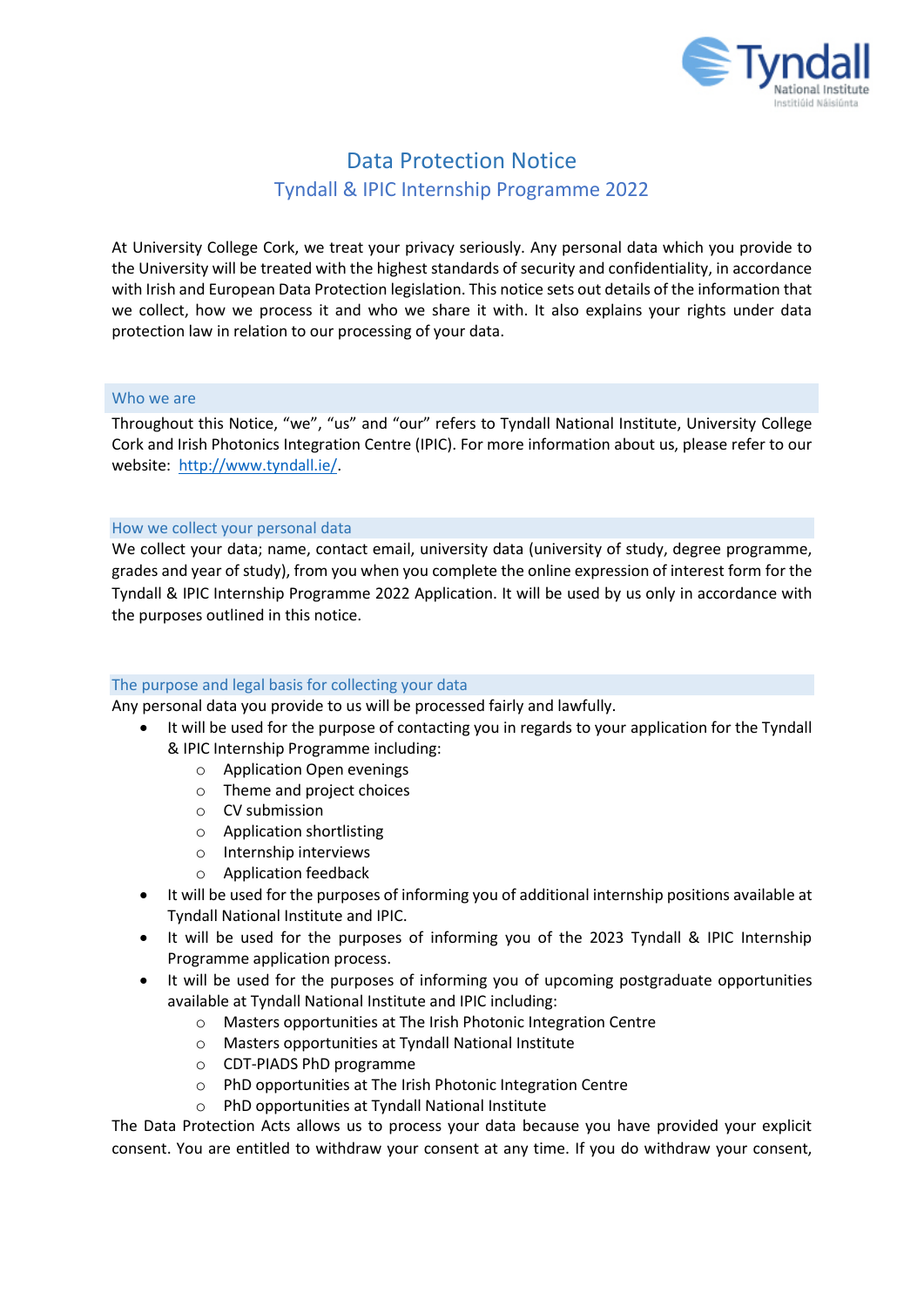

Tyndall National Institute, University College Cork will no longer process your personal data and will take steps to delete all reference to your data securely.

# Details of third parties with whom we share personal data Your data will not be shared with any third parties.

### How long we will keep your data

In keeping with the data protection principles we will only store your data for as long as is necessary. For the purposes described here:

- Application for Tyndall & IPIC Internship Programme 2022: names and email address will only be retained for the application process  $1<sup>st</sup>$  December 2021 – 30<sup>th</sup> April 2022.
- Informing you of additional internship positions available at Tyndall National Institute and IPIC, informing you of the 2023 Tyndall & IPIC Internship Programme application process and informing you of upcoming postgraduate opportunities at Tyndall National Institute and IPIC: names and email address will only be retained for 3 years to provide information on the 2022/2023, 2023/2024 and 2024/2025 academic years.

## Your rights

You have various rights under data protection law, subject to certain exemptions, in connection with our processing of your personal data, including the right:

- to find out if we use your personal data, access your personal data and receive copies of your personal data;
- to have inaccurate/incomplete information corrected and updated;
- in certain circumstances, to have your details deleted from systems that we use to process your personal data or have the use of your personal data restricted in certain ways;
- to object to certain processing of your data by UCC;
- to exercise your right to data portability where applicable (i.e. obtain a copy of your personal data in a commonly used electronic form;
- where we have relied upon consent as a lawful basis for processing, to withdraw your consent to the processing at any time;
- to not be subject to solely automated decision;
- to request that we stop sending you direct marketing communications.

If you wish to avail of these rights, please write to: The Information Compliance Manager, University College Cork, 4 Carrigside, College Road, Cork (or email [foi@ucc.ie\)](mailto:foi@ucc.ie).

## Questions or Complaints

If you have any queries in relation to how your data will be used please contact IPIC Education and Public Engagement Officer, Tyndall National Institute, Lee Maltings Complex, Dyke Parade, Cork by email caitriona.tyndall@tyndall.ie.

If you have any complaints in connection with our processing of your personal data, you can contact UCC's Information Compliance Manager: **Information Compliance Manager, Office of Corporate & Legal Affairs, University College Cork, Western Road, Cork E: [foi@ucc.ie](mailto:foi@ucc.ie) Tel: +353 21 4903949**